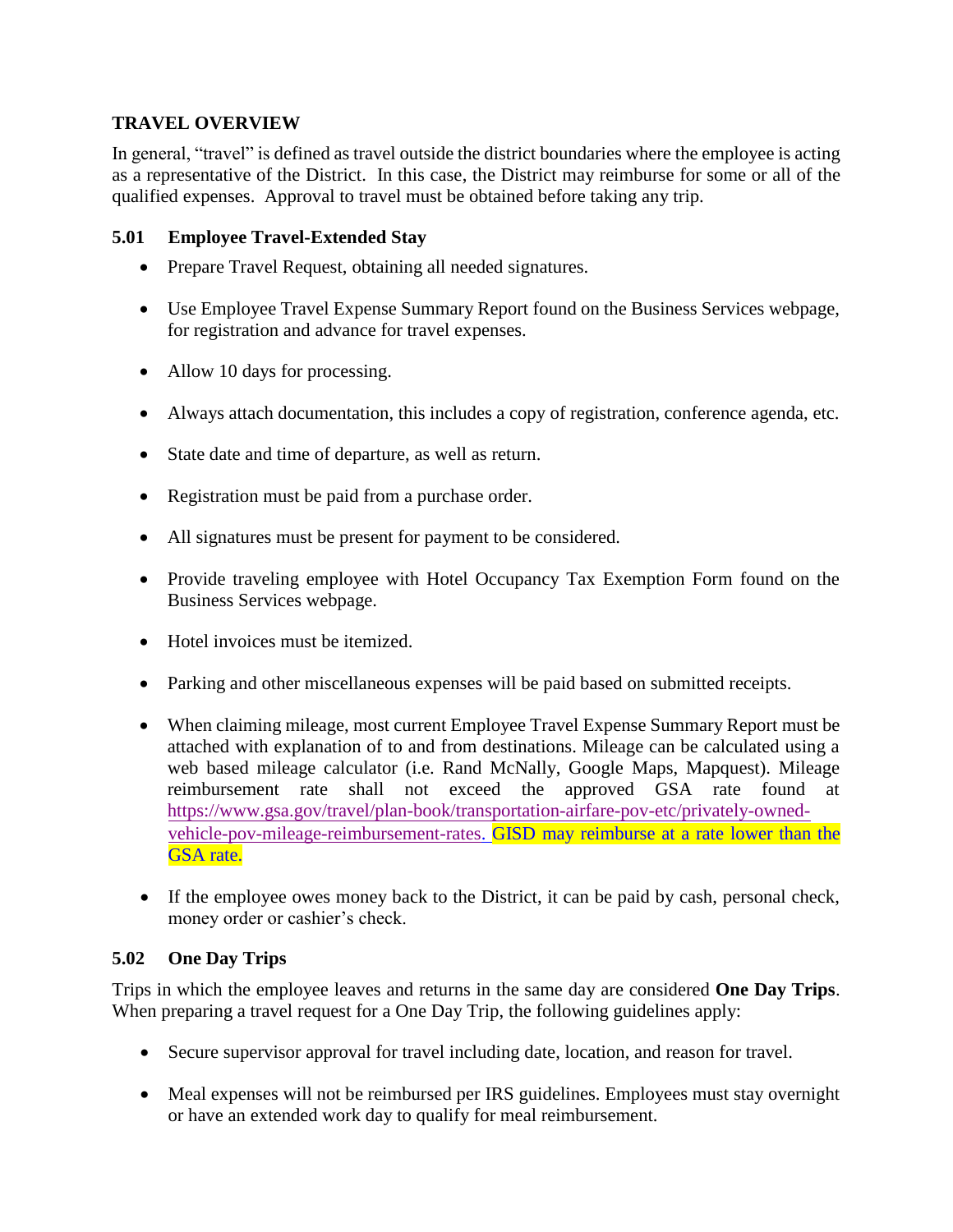- Turn in any toll road or parking receipts, as well as mileage calculation.
- Employees receiving a Travel Stipend will not be reimbursed for mileage for travel within Region XIII boundaries.
- Use Employee Travel Expense Summary Report for reimbursement and attach all itemized receipts and mileage calculation. Credit card receipts are not an acceptable substitute for itemized receipts.
- Employee must sign as well as Director/Principal and turn in for payment.

## **One Day Trips are only reimbursed after the fact and only with itemized receipts. This is different than with an extended stay trip.**

# **General Travel Guidelines**

- Travel within the district boundaries is reimbursed, only with approval from Human Resources, at the District's current mileage rate. No lodging or meal expenses are allowed for In-District travel.
- Registration and other non-travel expense must be paid by requisition/purchase order. These types of purchase orders should be prepared in advance and in accordance to the registration deadlines.
- Payments for per diem expenses, actual expenses, and advances requested on the Employee Travel Expense Summary Report are payable only to employee/sponsor noted on the travel request.
- Travel expenses are composed of the cost incurred to reach a destination and return. Living expenses (within established per diem rates) during the trip are also included.
- The CFO reserves the right to modify travel reimbursement requests when less expensive options are available to the employee or travel reimbursement requests are considered excessive.

These costs are more fully described in the following sub-chapters.

# **5.03 Lodging**

Lodging covers the cost of the daily room rental for District employees, students, or administrators. The original hotel bill or receipt must be furnished after the trip. The District is exempt from state sales tax; however, city and county tax will be paid. A Texas Sales tax exemption form and a Texas Hotel Occupancy tax exemption form are available on the Business Services webpage and are included in this manual directly after this chapter. The District will pay state sales tax on out-ofstate travel. Taxes are not included in the per diem. Room service, laundry, phone calls, etc. should not be claimed as an expense.

**The preferred method of payment for all hotel stays is by district check or district credit card. Advance for lodging costs cannot be made payable to the employee.**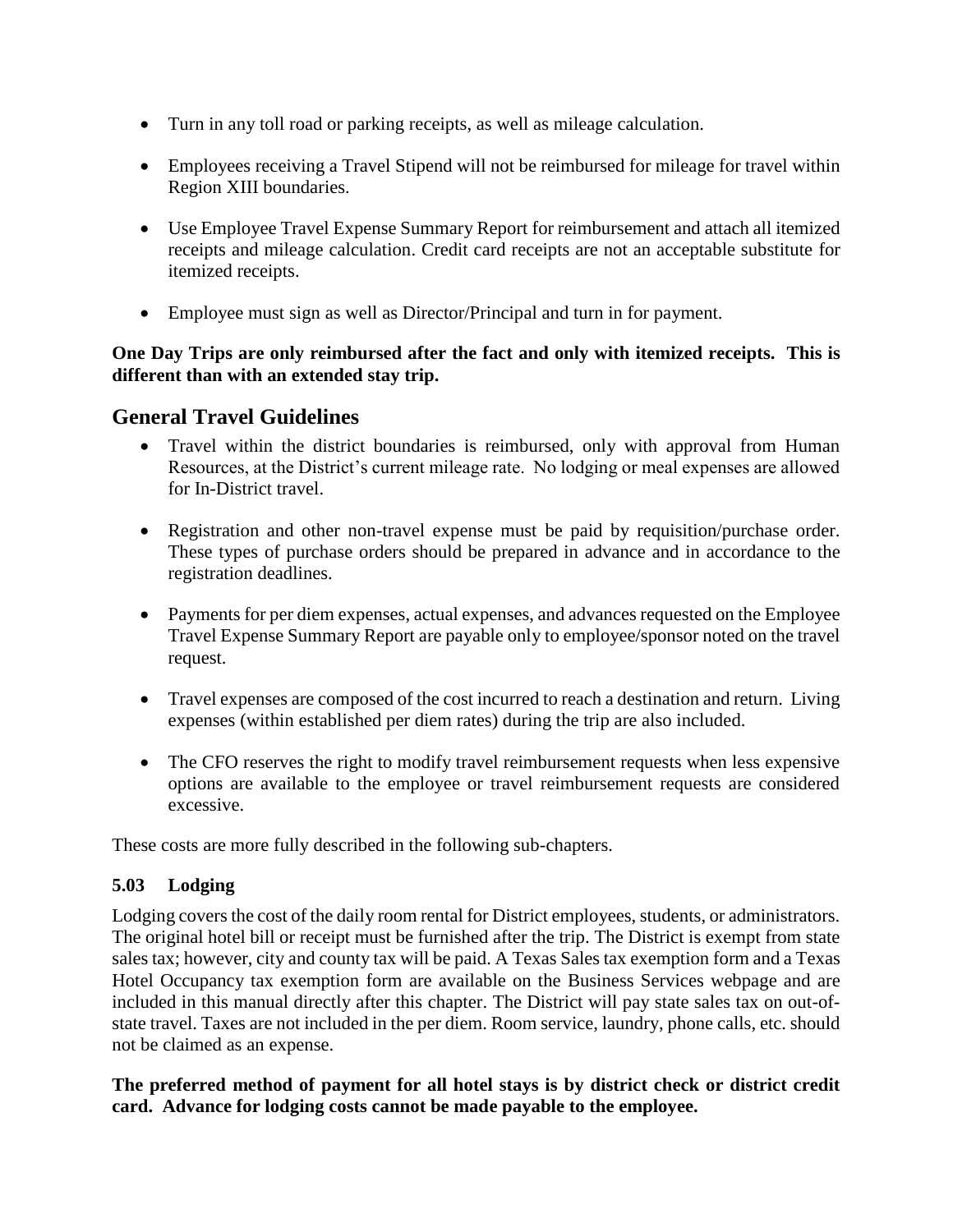**Lodging cannot be paid by using employee's personal credit card unless prior permission has been granted by Business Services.**

**Lodging cannot be booked using employee's hotel reward points. Point usage cannot be reimbursed by the District due to the lack of an itemized hotel receipt.**

**Credit card receipts are not an acceptable substitute for itemized lodging receipts.**

#### **5.04 Meals**

Employees may receive reimbursement for actual cost of meals not to exceed a meal allowance of \$40 per full day. **Employee meals will not be reimbursed unless overnight lodging is required. This is the cost of obtaining food, not snacks or incidentals during the trip.** The cost should be clearly itemized on the bill. **Credit card receipts are not an acceptable substitute for itemized meal receipts.** The cost of alcoholic beverages is not a reimbursable expense. **Tax is included in the per diem rates**. **Gratuities are a reimbursable expense up to full day meal allowance, not to exceed 15%. Gratuities may be reimbursed if a sponsor is paying for an entire group.**

#### **5.05 Transportation**

- This is the cost of traveling to a destination and returning while on district business. For all travel expense claims, the Employee Travel Expense Summary Report is used. Mileage can be calculated by using a web based mileage calculator (i.e. Rand McNally, Google Maps, Mapquest). Print a copy and attach it to the travel form.
- Travel requests, which are **not approved**, should be returned to the originator and clearly marked "DISAPPROVED" across the travel request form. The supervisor should note the reason for disapproval on the form.
- When documentation is required for expenses, the documents should provide a separate accounting for student(s) expenses, sponsor expenses, and bus driver expenses (if necessary). Students are required to sign the expense report documenting that meal money was received. Expenses for group or individual travel not approved in advance should not be submitted with the travel request form. Original or certified original expense receipts should be used.

#### **5.05.A Car Rental**

All car rentals must be made using Enterprise Rent-A-Car or National.

When entering the purchase order, please include the GISD CD number and billing number. Both have been provided to the campus/department secretaries.

After everything has been approved, use the purchase order to make the reservation.

#### **5.05.B Taxi/Uber/Lyft**

GISD employees are encouraged to use car rentals but may use Taxi/Uber/Lyft if unavoidable. All receipts are required for reimbursement.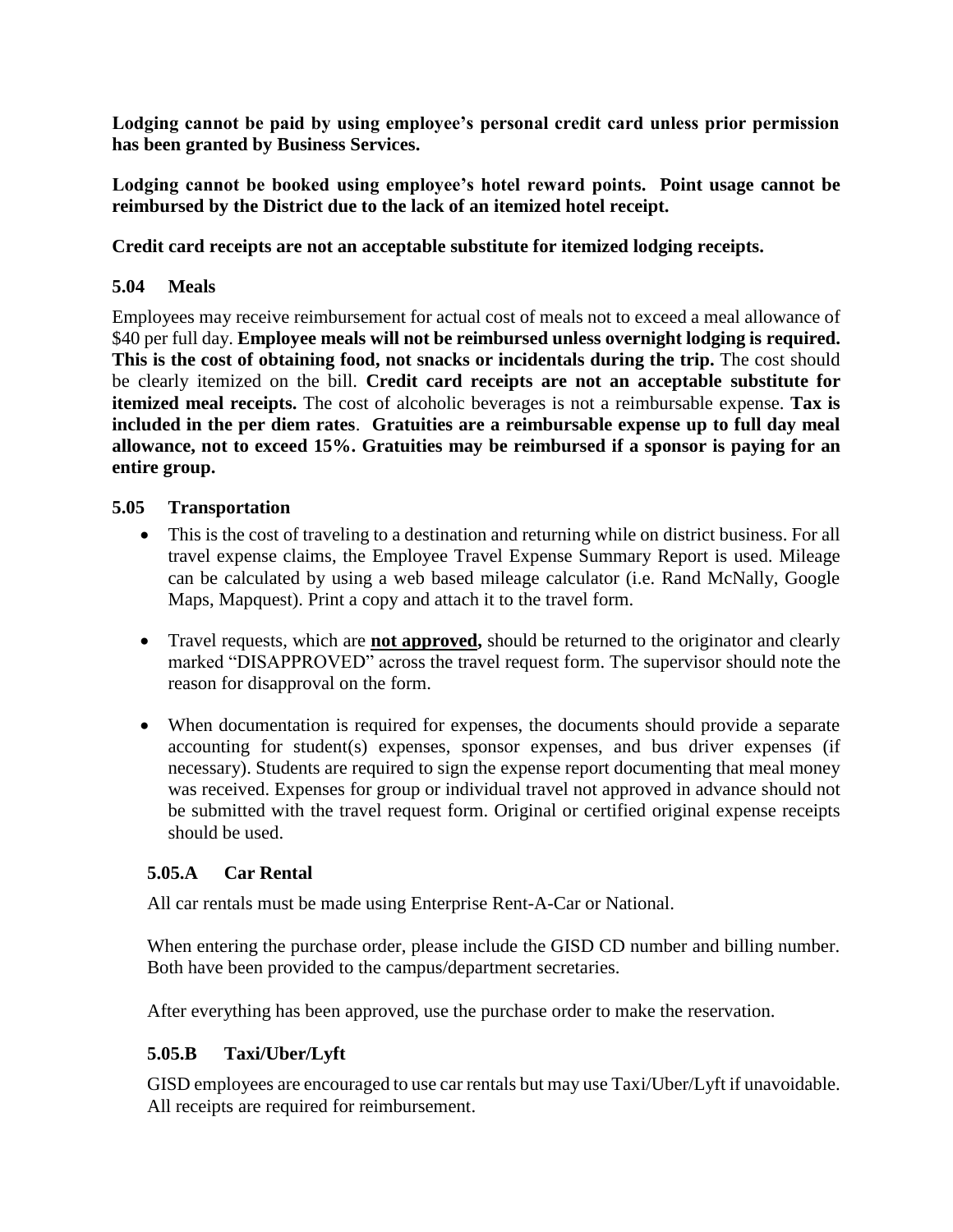#### **5.05.C Air Fare**

Employees will be reimbursed for actual cost of air travel for district related business. Air travel requests must be pre-approved by the Superintendent or designated District management. At such time as the approval is received, the employee is responsible for making their air travel arrangements. Receipts are required for reimbursements to be processed.

## **5.05.D Air Travel versus Automobile Travel**

The most efficient means of travel should be taken. The district will reimburse the lesser of the cost of air fare to the destination versus mileage reimbursement for the use of personal vehicle or car rental.

#### **5.06 Out of State Travel**

All out of State travel must be pre-approved by the CFO. The State of Texas has special reimbursement rates for other cities in other states.

<http://www.gsa.gov/portal/category/100120>

If the employee travels to a city in a state that is not listed, then they are reimbursed at the average reimbursement rate for food and lodging for that state. The District will pay state sales tax on out of state travel.

#### **5.07 Student Travel**

- All Student Travel must be pre-approved by the campus administrator or department director.
- The sponsor of the group must be a Georgetown ISD employee and is solely responsible for the group adhering to all Georgetown ISD Board policies and guidelines.
- Board Policy CNB (LEGAL) prohibits the use of a 15-passenger van to transport students.
- Each group sponsor is responsible for booking to ensure all travel is within the district guidelines.
- The group sponsor is responsible for obtaining adequate number of chaperones for the number of students traveling and for ensuring all chaperones have completed the volunteer background check with Human Resources.
- Meals are based on departure/arrival time and date. Itemized receipts must be collected to be reimbursed for meals. Student meals include \$5 for breakfast, \$7 for lunch and \$10 for dinner for a daily total of \$22.
- The meal allowance of \$22 per day applies to all in state travel for students and can be requested in advance of the trip.
- For student advances, the sponsor must submit a list of students traveling with the requisition for the advance check to the campus administrative assistant for processing. A completed Cash Advance Form will need to be submitted with the requisition request. The